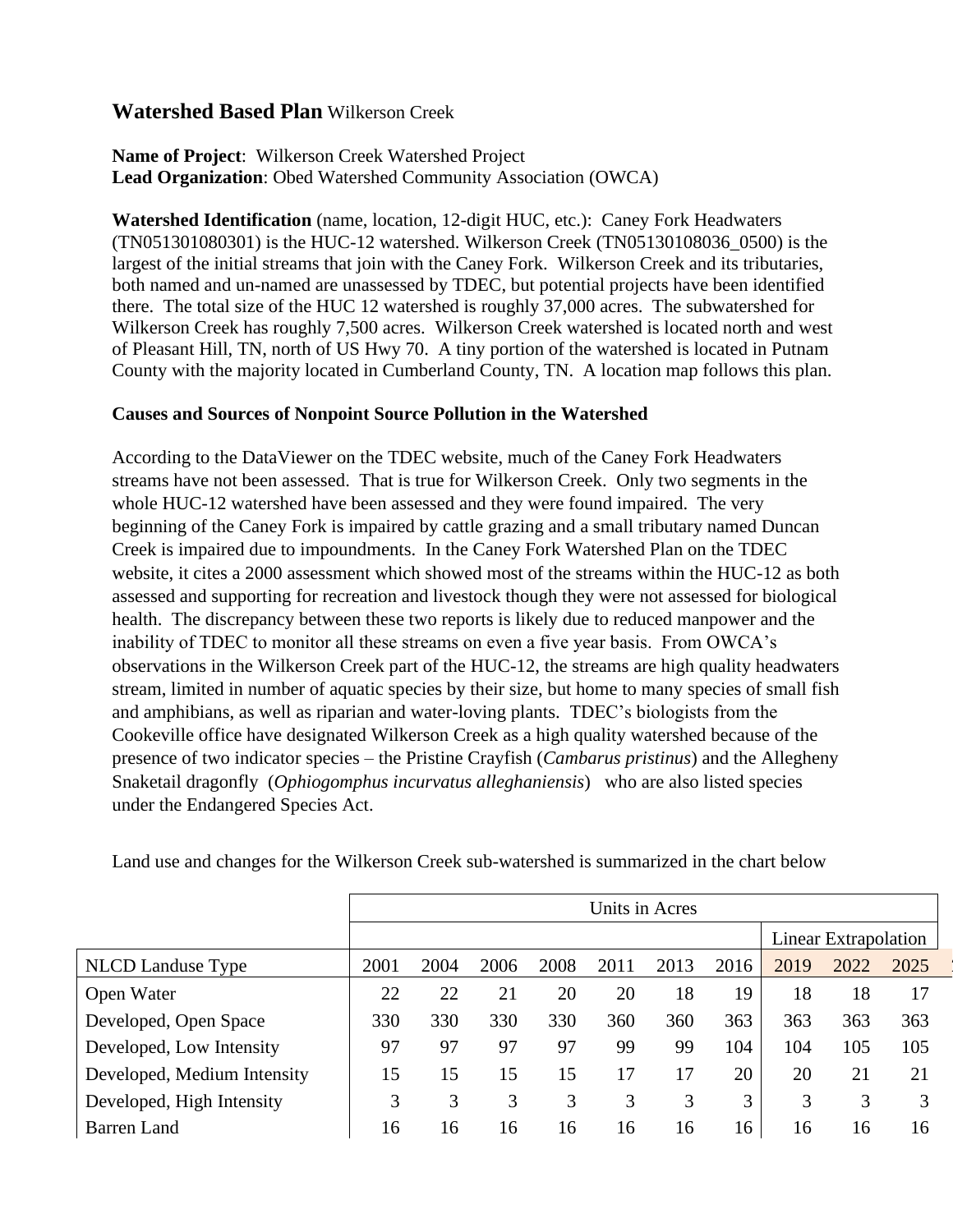| Deciduous Forest    | 5,112 | 5,039 | 4,922 | 4,902 | 4,934 | 4,960 | 4,791 | 4,791 | 4,791 | 4,791 |
|---------------------|-------|-------|-------|-------|-------|-------|-------|-------|-------|-------|
| Evergreen Forest    | 72    | 70    | 59    | 60    | 66    | 64    | 58    | 58    | 58    | 58    |
| <b>Mixed Forest</b> | 572   | 569   | 552   | 551   | 555   | 554   | 542   | 542   | 542   | 542   |
| Shrub/Scrub         | 25    | 48    |       | 207   | 67    | 129   | 87    | 87    | 87    | 87    |
| Herbaceous          | 48    | 133   | 289   | 136   | 209   | 18    | 355   | 355   | 355   | 355   |
| Hay/Pasture         |       | 098   | .099  | .102  | ,093  | .100  | .076  | .,076 | .076  | 1,076 |

These trends are essentially the same for the whole Caney Fork Headwaters watershed.

Note two trends that can impact the streams in this watershed. First there is a significant reduction in forest lands as lands are cleared for other purposes, primarily development as the amount of hay and pasture also declined. Second, there is in fact an increase in development, though it is not primarily high intensity development. Construction activities of over an acre are required to have erosion control methods in place but this is a relatively new practice in Cumberland County and it is not always enforced. Some of the individual homesites are directly adjoining streams. Clearing land is considered a forestry practice and is not regulated for run off, though voluntary best practices are encouraged. These two practices have contributed significant amounts of sediment to these headwater streams and because the streams are small, the impacts can be significant and it can take many years for the sediment to "flush out" of the impacted area. There are many small impoundments of these headwaters streams, and these can also be significantly impacted by upstream sedimentation. While these impoundments can initially serve as "traps" for sediment, it can lead to two negative impacts. The first is the need by landowners to use large equipment to remove the sediment to restore the capacity of the ponds. This is both expensive and is disruptive to both the species living in the ponds and the species immediately downstream that will experience high turbidity when the excavation is occurring. The second possibility is that the ponds simply "silt-in" and eventually heavy rain events will flush sediment out of these basins and into downstream reaches of the stream.

In addition to these more widespread impacts, "rock harvesting" of sandstone is a common activity on the Cumberland Plateau. While large operations are regulated and buffers from streams are required, many small operators operate without permits and harvest surface rock and outcroppings with a backhoe and by hand and sell to the larger rockyards. There are no currently large scale quarries in the watershed, but there are both active and abandoned small quarries which can be a source of sediment.

#### **Estimate of Load Reductions**

Because these are small headwaters streams, the range of practices that can be used to remediate damage is limited. Where sedimentation is limiting habitat within a small stream, a combination of in-stream structures and bio-engineered bank stabilization structures can both re-mobilize sediment deposits and provide a place to trap those sediments into a repaired bank. A trapping bay at the inlet to a pond or small lake, either beaver-produced or man-made can create a wetland that can trap sediment instead of letting it move into the pond or lake. Similarly, stormwater control measures, though not required, could reduce the impact of stormwater when land is converted from forest or pasture. While such stormwater BMPs will be included in the educational components, their potential impact is not included in the load reduction calculation since this is not a rapidly developing part of the county.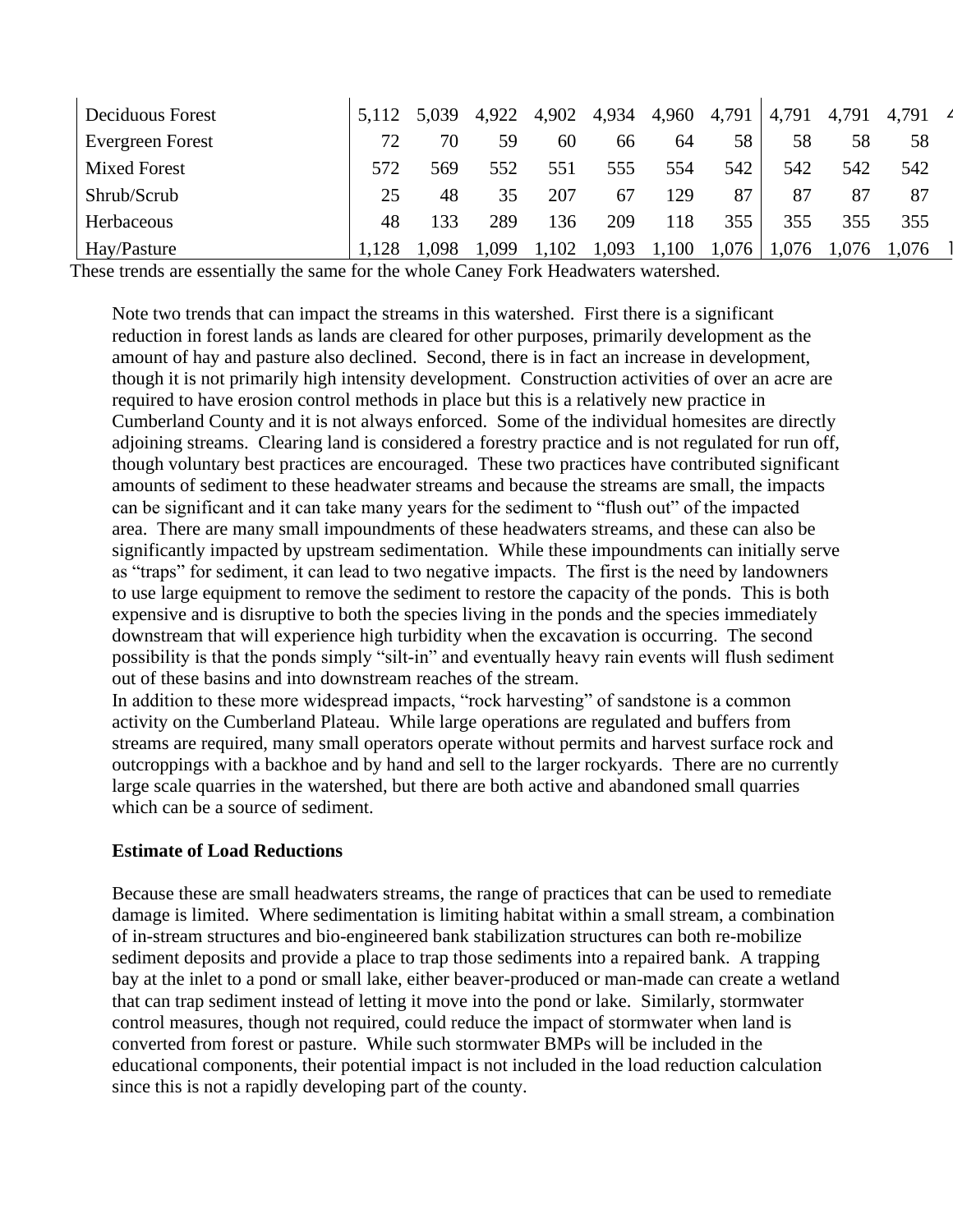Unfortunately, Wilkerson Creek has not been assessed so how many feet of bank needs stabilization is unknown as is the number of feet of stream that have been impacted by sediment. Frey Branch a tributary to Wilkerson Creek has been assessed and the results there may serve as a sample of the watershed as a whole that can be extrapolated. The ratios are as follows: For every 1,000 feet of stream, 260 feet of streambank needs stabilization and 3 grade structures need to be installed. Given that this sample of Frey Branch was selected because it was impacted, those numbers will be halved for this purpose. That yields an estimate of 14,820 feet of streambank needing stabilization and 171 grade structures needed. In addition, from aerial photos there are 8,200 feet of stream with inadequate vegetated buffer.

Using the TN NPS Program's Pollutant Load Reduction Estimation Tool, the following load reductions are possible.

Grade Stabilization Structures (NRCS code 410) could reduce N by 42,206 lbs/yr,, P by 4,410 lbs/yr, and Sediment by 722.3 tons/yr.

Bank Stabilization (NRCS Code 580) could reduce N by 25,935 lbs/yr, P by 2,519 lbs/yr and Sediment by 696.5 tons/yr.

The establishment of Riparian Forest Buffers, where needed (NRCS Code 391) could reduce N by 1,748 lbs/yr, P by 128 lbs/yr, and Sediment by 17 ton/yr.

Total estimated benefit of correcting these estimated deficiencies would be N reduction of 69,889 lbs/yr, P reduction of 7,057, and Sediment reduction of 1435.8 tons/yr.

| <b>BMP Name</b>                          | Quantity                | <b>Cost/Unit</b> | <b>Budget Estimate</b> |  |  |  |  |
|------------------------------------------|-------------------------|------------------|------------------------|--|--|--|--|
| <b>Reforest Riparian Buffer</b>          | 5.7 Ac                  | \$1200/ac        | \$6,840                |  |  |  |  |
| <b>Streambank Stabilization</b>          | 14820 ft                | \$80/ft          | \$1,185,600            |  |  |  |  |
| <b>Infiltration/Detention Structures</b> | 10 <sub>Ac</sub>        | \$25,000/acre    | \$250,000              |  |  |  |  |
| <b>Educational Event</b>                 | Quantity                | <b>Cost/Unit</b> | <b>Budget Estimate</b> |  |  |  |  |
| Training for homebuilders                | $1/\gamma r/5$ yrs      | \$1000 ea        | \$5,000                |  |  |  |  |
| Training for farmers                     | $1/\gamma r/5$ yrs      | \$1000 ea        | \$5,000                |  |  |  |  |
| Training for homeowners and outreach     | $1/\gamma r/5\gamma rs$ | \$1000 ea        | \$5,000                |  |  |  |  |
| Training for loggers and land clearers   | $1yr/5$ yrs             | \$1000 ea        | \$5,000                |  |  |  |  |
| Outreach to developers and HOAs          | 5yrs                    | \$3000/yr        | \$15,000               |  |  |  |  |
| <b>Total Budget for Project:</b>         |                         | \$1,477,440      |                        |  |  |  |  |

BMP List, Educational Activities and Budget

## **Timeline, Tasks, and Assessment of Progress**

A timeline for restoring the complete Caney Fork Headwaters HUC12 watershed, as described here, depends most heavily on adequate funding and landowner interest and cooperation. With only two stream segments on the 303(d) list, and one of them because of an impoundment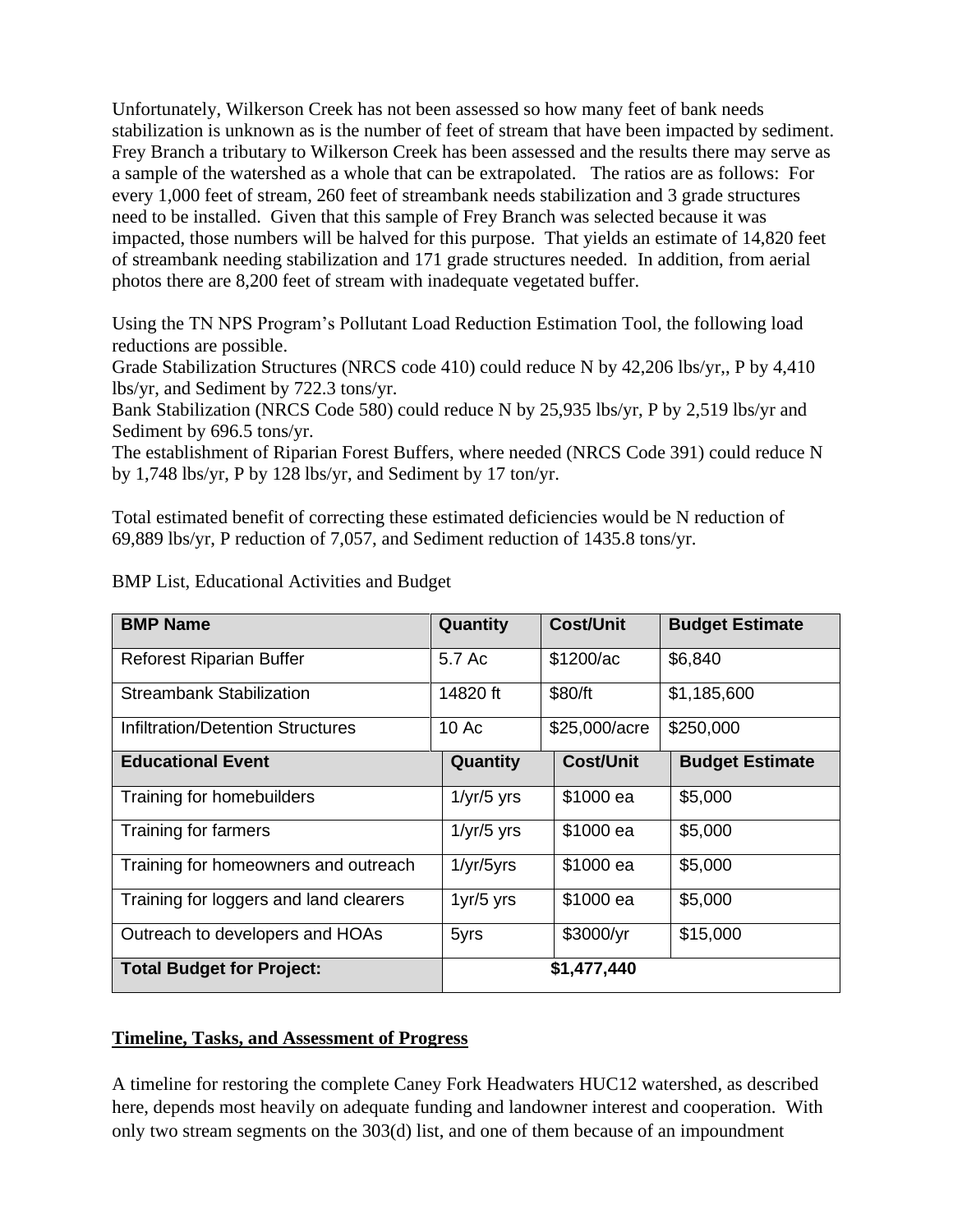(which is unlikely to be reversed), and the rest of the watershed listed as unassessed, it is difficult to set priorities until additional assessment has been done. However, because of the high quality of Wilkerson Creek, efforts to restore and enhance segments that have been impacted takes priority until more information about other stream segments is gained. Of course, landowners who self-identify as having segments needing work can trigger an assessment and project development. Were Cumberland County to be designated an MS4, erosion control and stormwater BMPs would be more widely employed. The \$1.477 million budget estimate given above is not precise but does give an idea of the scale of the need. Additional assessment may well increase the number. Also, as noted above, these estimates were based on the Wilkerson Creek watershed alone. Funding for restoration work within the whole Caney Fork Headwaters would be proportionately greater. With 319 funding, and our limited capacity to raise matching funds, we are limited to about \$50,000 worth of work a year. At that rate, it will take many years to complete all the restoration and mitigation work needed, even in Wilkerson Creek.

The process that makes the most sense is to start with streams and sites that have already been identified as impaired to address these needs with willing landowners. Each year, OWCA will assess additional stream miles and identify potential projects and each year, OWCA will develop and implement restoration and mitigation projects on damaged streams. Assessment work occurs primarily in the fall, winter, and spring when there is most likely to be water in the streams. Planting activities for riparian zones or to repair stream banks occurs in the late winter and early spring, and bank stabilization work can occur at any time of the year, though winter is often a less desirable time to be working in the cold and higher water.

Educational activities are on-going, but are weighted most heavily to the first few years of the project where the number of uninformed builders, developers, and landowners will be highest. As more and more information is put out to these targeted groups, the level and type of educational activities will change, with more emphasis on self-assessment and self-help.

Progress is measured against annual timelines. The primary goal is to improve or maintain high water quality and high biological health in these streams. Annual assessments of biological measures are part of the timeline, conducted in the spring. Water quality monitoring, particularly for sedimentation, is on-going. A stream that does not show improvement or which degrades over time, is cause for concern and special attention. At that point, a modification of work plans to direct additional resources to those streams will occur.

## **Monitoring and Documenting Success**

TDEC's regional office in Cookeville, TN participates with the Obed Watershed Community Association by serving on it Technical Advisory Committee (TAC). The TAC meets periodically to discuss the watershed improvement activities that are currently underway and to plan for future activities. As such, TDEC will not only be informed but will have an opportunity to help shape the type and nature of specific activities that OWCA undertakes.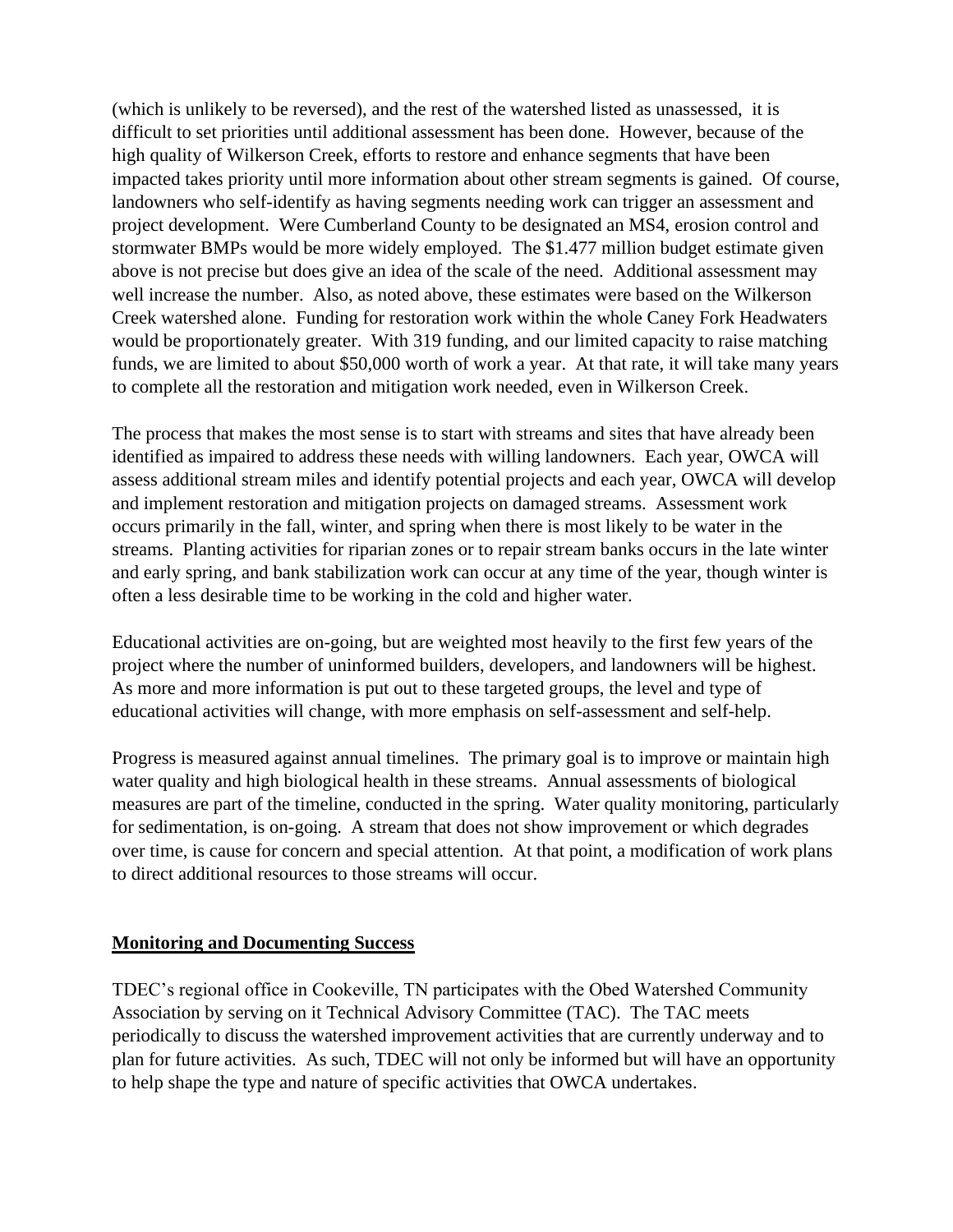As siltation is the primary impairment identified so far, monitoring will focus on measuring silt loads at monitoring sites. Monitoring will be done by volunteers using turbidity tubes, and samples will then be measured with a turbidity meter to develop correlation standards for the watershed. Particular attention is paid to run off from problem areas. As remediation and restoration projects are completed, the silt loads should decline in the particular branches and ultimately for the streams overall. As monitors collect samples for turbidity, they also record approximate volumes as well. While differences in storm flows can be difficult to separate from changes in land-use and highly local variations in rainfall, as detention structures are added to the system, volumes of peak storm surges should decline.

A second type of monitoring is Visual Assessment. A local group of the Uplands Retirement Community, called the Green Team, is being trained in visual assessment and will be collecting new assessment data from un-assessed streams and will do follow-up assessments after projects have been completed.